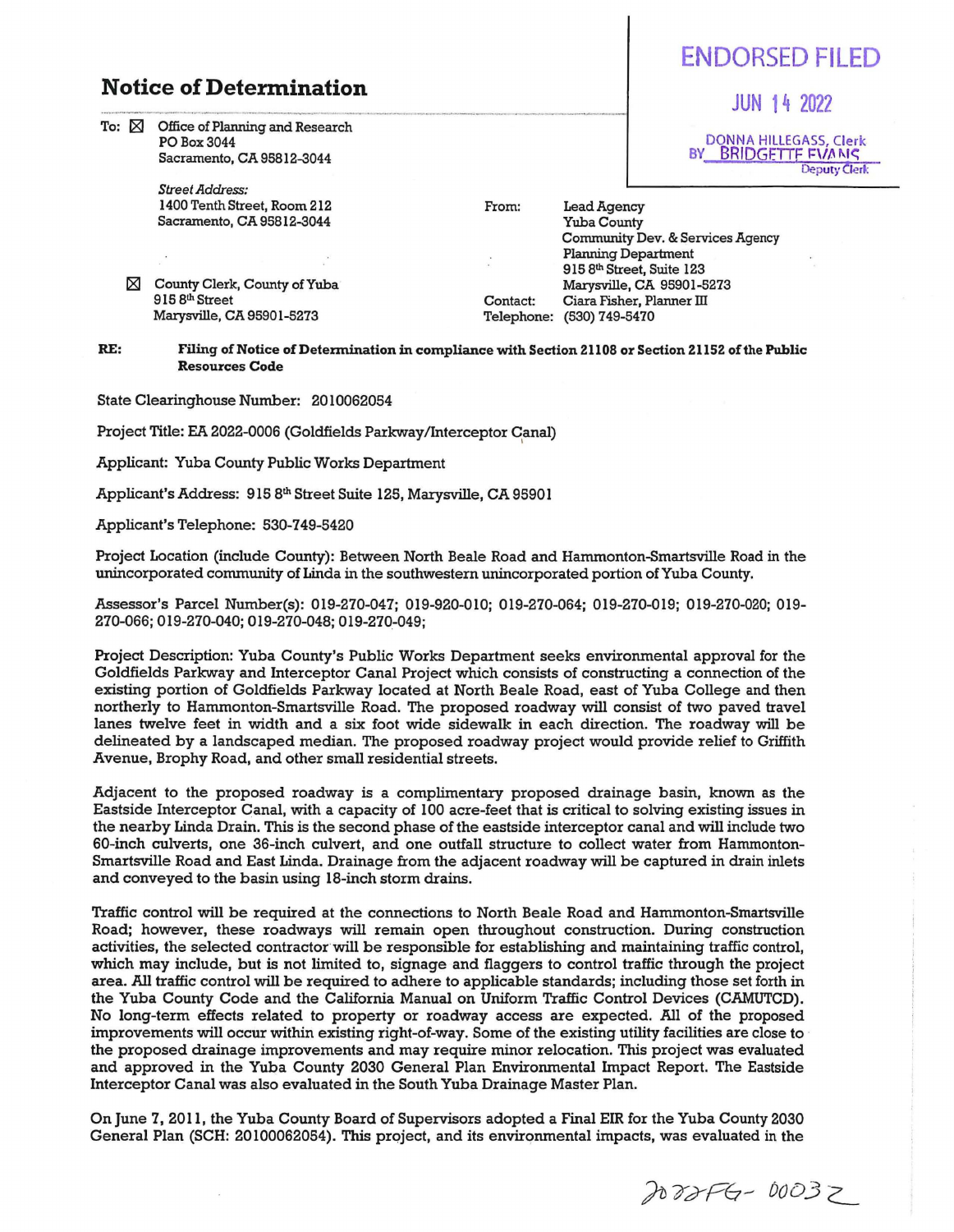Environmental Impact Report prepared for the 2030 Yuba County General Plan and therefore no further environmental review is required.

This is to advise that the Yuba County Board of Supervisors has approved the above described project on\_--+'Ju,..n""'e"-7""'.'-'2""0,\_,1~1 \_\_\_\_\_\_\_\_ , and has made the following determinations regarding the above described project:

- 1. The project  $\boxtimes$  will  $\Box$  will not have a significant effect on the environment.<br>2.  $\boxtimes$  An environmental impact report (EIR) was prepared and certified for the
	- $\boxtimes$  An environmental impact report (EIR) was prepared and certified for the project pursuant to the provisions of California Environmental Quality Act (CEQA).
		- $\Box$  A Negative Declaration was prepared for this project pursuant to the provisions of CEQA.
- 3. Mitigation measures  $\boxtimes$  were  $\square$  were not made a condition of project approval.<br>4. A mitigation reporting or monitoring plan  $\boxtimes$  was  $\square$  was not adopted for this pro
- 4. A mitigation reporting or monitoring plan  $\boxtimes$  was  $\Box$  was not adopted for this project.<br>5. A Statement of Overriding Considerations  $\boxtimes$  was  $\Box$  was not adopted for this project.
- 5. A Statement of Overriding Considerations  $\boxtimes$  was  $\Box$  was not adopted for this project.<br>6. Findings  $\boxtimes$  were  $\Box$  were not made pursuant to the provisions of CEOA
- Findings  $\boxtimes$  were  $\Box$  were not made pursuant to the provisions of CEQA

This is to certify that the **Environmental Impact Report Environmental Impact Report** and record of project approval is available to the General Public at the Yuba County Planning Department office, 915 Sth Street, Suite 123, Marysville, CA 95901-5273

 $By:$   $\mathcal{N} \setminus \mathcal{N} \setminus \mathcal{N}$   $\mathcal{N} \setminus \mathcal{N}$   $\mathcal{N} \setminus \mathcal{N}$ 

Date: June 14.2022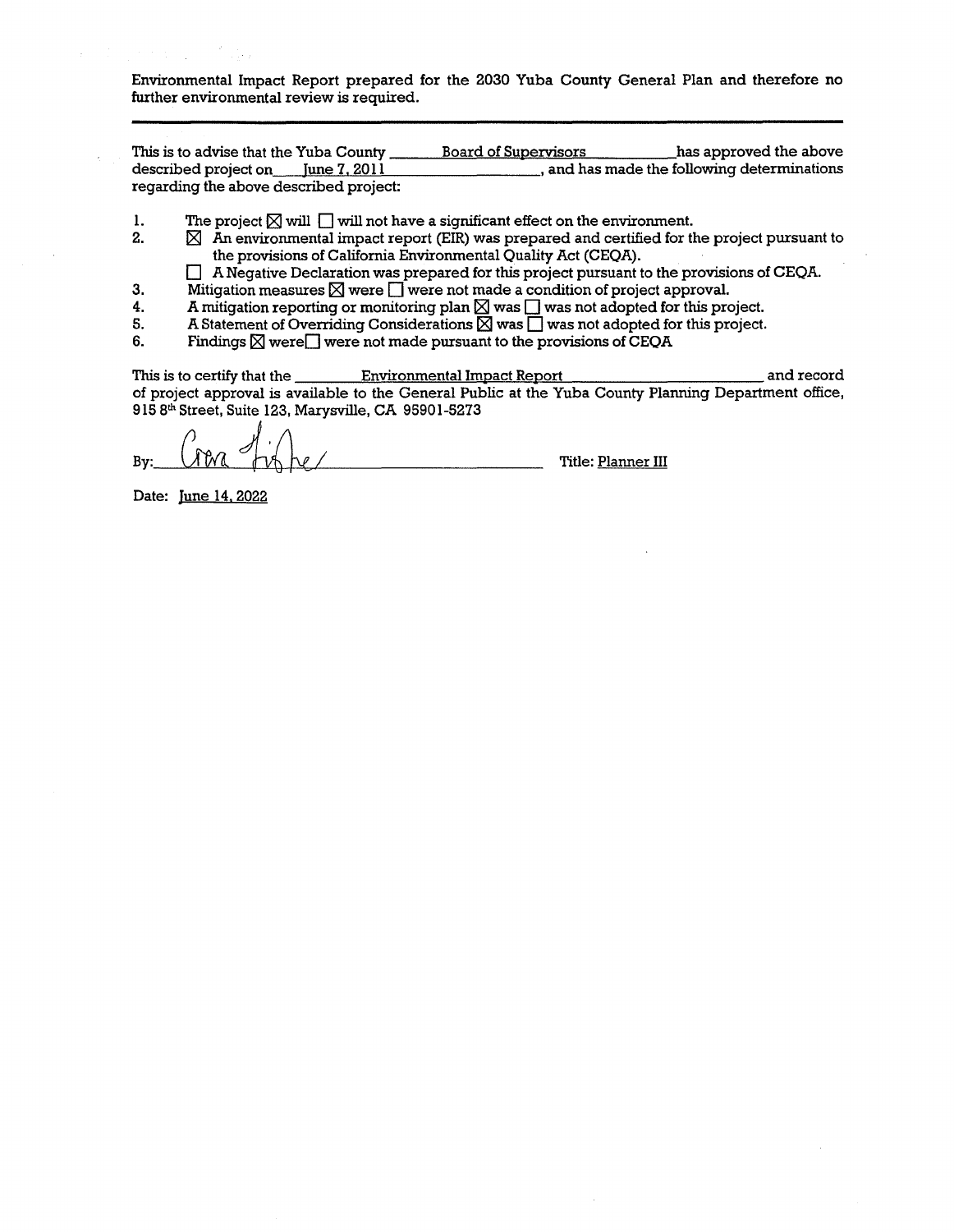| State of California-The Resources Agency<br>DEPARTMENT OF FISH AND GAME                                 |                                       |                                       |            |                            |
|---------------------------------------------------------------------------------------------------------|---------------------------------------|---------------------------------------|------------|----------------------------|
| 2011 ENVIRONMENTAL FILING FEE CASH RECEIPT                                                              | <b>RECEPT#</b>                        |                                       |            |                            |
|                                                                                                         | 1100018                               |                                       |            |                            |
|                                                                                                         | STATE CLEARING HOUSE # (N applicable) |                                       |            |                            |
| SEE INSTRUCTIONS ON REVERSE. TYPE OR PRINT CLEARLY                                                      | 2010062054                            |                                       |            |                            |
| <b>LEADAGENCY</b>                                                                                       |                                       |                                       | DATE       |                            |
| <b>Yuba County Planning Department</b>                                                                  |                                       |                                       | 06/08/2011 |                            |
| COUNTY/STATE AGENCY OF FILING                                                                           |                                       |                                       |            | <b>DOCUMENT NUMBER</b>     |
| <b>Yuba County</b>                                                                                      |                                       |                                       |            | 2011FG-00018               |
| PROJECT TITLE                                                                                           |                                       |                                       |            |                            |
| Yuba County 2030 General Plan<br>PROJECT APPLICANT NAME                                                 |                                       |                                       |            |                            |
| Yuba County Planning Department                                                                         |                                       | <b>PHONE NUMBER</b><br>(530) 749-5466 |            |                            |
| PROJECTAPPLICANTADDRESS                                                                                 | <b>CITY</b>                           | <b>STATE</b>                          |            | <b>ZIPCODE</b>             |
| 915 8th St. Ste 123                                                                                     | Marysville                            | CA                                    |            | 95901                      |
| PROJECT APPLICANT (Check appropriate box):                                                              |                                       |                                       |            |                            |
| <b>B</b> Local Public Agency<br>$\Box$ School District                                                  | Other Special District                | $\Box$ State Agency                   |            | $\Box$ Private Entity      |
| <b>CHECK APPLICABLE FEES:</b><br>El Environmental Impact Report (EIR)<br>Negative Declaration (ND)(MND) |                                       | $$2,839.25$ \$<br>$$2,044.00$ \$      |            | \$2,839.25<br>\$0.00       |
| Application Fee Water Diversion (State Water Resources Control Board Only)<br>⊔                         |                                       | \$850.00                              |            | \$0.00<br>$\sim$ $\sim$    |
| Projects Subject to Certified Regulatory Programs (CRP)                                                 |                                       |                                       |            | \$0.00<br>\$965.50 S       |
| County Administrative Fee                                                                               |                                       |                                       |            | \$0.00<br>$$50.00 \quad $$ |
| Project that is exempt from fees                                                                        |                                       |                                       |            |                            |
| Notice of Exemption                                                                                     |                                       |                                       |            |                            |
| <b>DFG No Effect Determination (Form Attached)</b>                                                      |                                       |                                       |            |                            |
|                                                                                                         |                                       |                                       |            |                            |
| PAYMENT METHOD:                                                                                         |                                       |                                       |            |                            |
| $\Box$ Cash<br>$\Box$ Credit<br>$\blacksquare$ Check<br>$\Box$ Other $\Box$                             |                                       | TOTAL RECEIVED 5                      |            | \$2,839.25                 |
| <b>SIGNATURE</b>                                                                                        |                                       | <b>TITLE</b>                          |            |                            |
|                                                                                                         |                                       | Deputy                                |            |                            |
|                                                                                                         |                                       |                                       |            |                            |
|                                                                                                         |                                       |                                       |            |                            |

 $\bar{z}$ 

Τ

COPY - LEAD AGENCY

 $\ddot{\phantom{a}}$ 

ORIGINAL - PROJECT APPUCANT

-- -

 $\mathbf{r}(\mathbf{r})$  , and we may be a sequent spectral component

 $\frac{1}{2} \frac{1}{2} \frac{1}{2} \frac{1}{2} \frac{1}{2}$ 

 $\gamma_{\star}$ 

COPY-DFG/ASB

 $\mathcal{A}^{\mathcal{A}}$ 

 $\mathcal{L}^{\mathcal{L}}$ 

 $\sim 10^7$ 

FG753.5a (Rev 10/09)

 $\mathcal{L}$ 

COPY - COUNTY CLERK